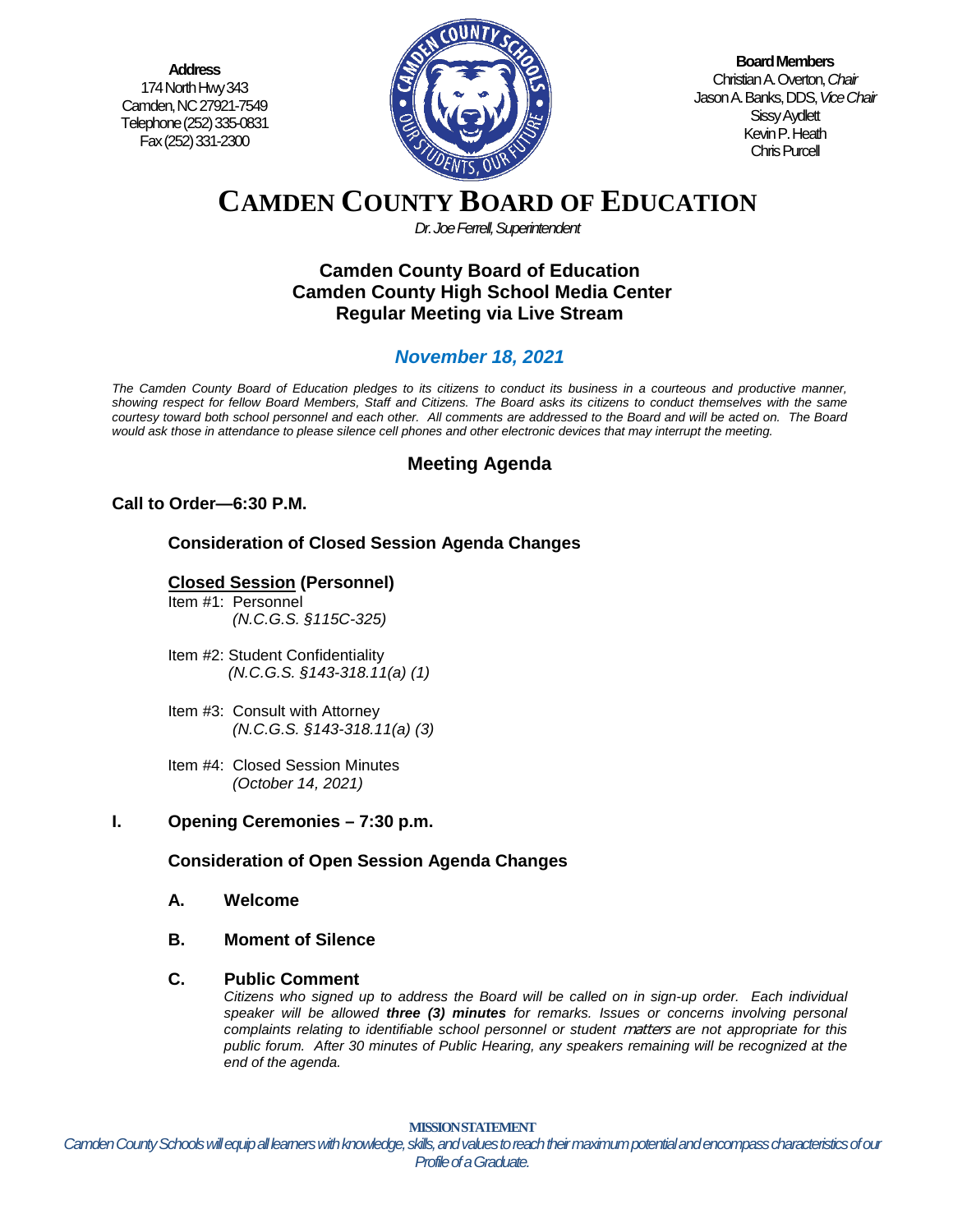- **D. Pledge of Allegiance**
- **E. Board Spotlight**
- **F. Open Session to Appear**

#### **II. Consent Agenda**

*The following items are recommended for approval by consent of the Board:*

- A. Approval of Minutes *(Regular Session Minutes – October 14, 2021)*
- B. Budget Amendments *(Budget Amendments will be presented to the Board.)*
- C. Additional Fundraiser *(CMS has requested an additional fundraiser be added to the 2021-2022 School Year)*
- D. Field Trip/Transportation Request Form *(Mark Harnly, CCHS Athletic Director, has submitted a request for students to travel to Ivey Redmon Sports Complex in Kernersville, NC to compete in the Cross County State Championships. The group will depart on November 5th, 2021 and return on November 6th, 2021.)*
- E. Field Trip/Transportation Request Form *(Mark Harnly, CCHS Athletic Director, has submitted a request for students to travel to NC State University in Raleigh, NC to compete in the NCHSAA State Championships. The group will depart on November 5th, 2021 and return on November 6th, 2021.)*

#### **III. Information Updates**

A. Audit Report for 2020-2021 School Year *(Donna Winborne, with Donna H. Winborne, CPA, P. C., will present the Board with financial statements for year ending June 30, 2021.) Action: For Information Only*

- B. Student Board Members Update *(Senior Student Board Member, Libby Coker, and Junior Student Board Member, Morgen Brewton, will present student updates to the Board Members.) Action: For Information Only*
- C. Financial Update *(Monthly Fund Summary is attached for review.) Action: For Information Only*

#### **IV. Action Agenda**

A. NCSBA Fall 2021 Custom Updates for Board Policy Manual *(Superintendent Ferrell will discuss with Board Members the NCSBA Fall 2021 Custom Updates for Board Policy Manual.) Action: Table Updates for Customary Review*